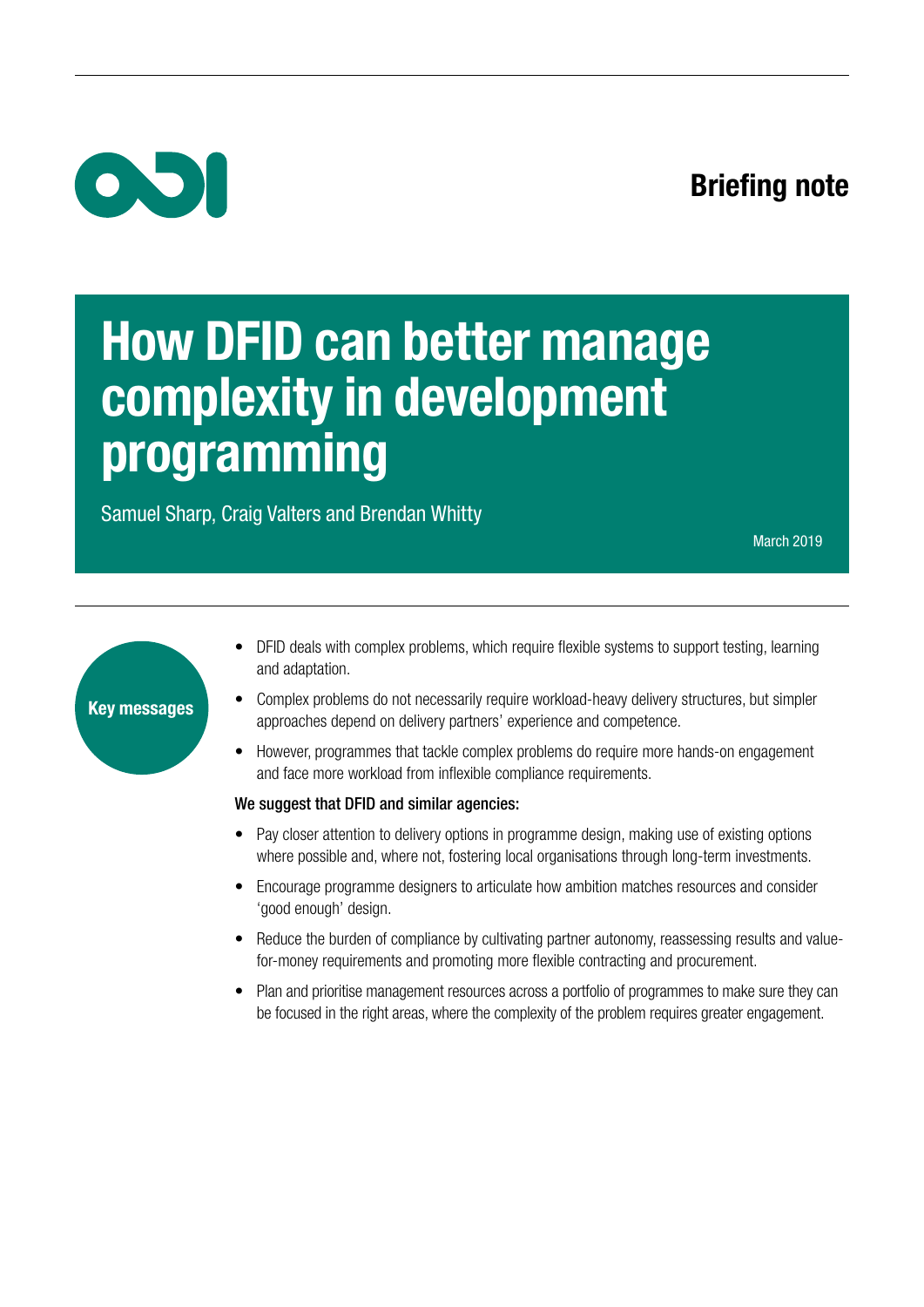#### Introduction

The United Kingdom's (UK) Department for International Development (DFID) is an ambitious government department that is committed to reducing poverty and conflict overseas. Many of the issues on which DFID works are complex; whether focused on climate change, gender equality, health or other priorities, simple solutions rarely exist. And to tackle these complex challenges, DFID staff must interact with unpredictable systems of political, organisational and individual behaviours and incentives.

This demands sophisticated management. Existing literature suggests principles for management that acknowledges and addresses the unavoidable complexity of these challenges: being more adaptive, collaborative and decentralised (Hummelbrunner and Jones, 2013; Head and Alford, 2015) and emphasising learning, autonomy and trust (Gulrajani and Honig 2016; Honig 2018). Accordingly, DFID increasingly recognises that complex problems require flexible systems to support testing, learning and adaptation.

However, structural questions of management remain. When, how and why should DFID deploy their staff resources? How can DFID design and approve programmes with ambitious goals but realistic management requirements? These questions are especially pertinent as staff numbers at DFID have not kept pace with the growth of the department's overall budget (IDC, 2017).<sup>1</sup>

There is a risk that complex problems spur more complicated programmes; that the complexity of development challenges is addressed through designing programmes with too many projects and implementers. While there may be valid reasons for this, too many of these complicated programmes will overburden staff. In extreme cases, programme design can exacerbate unpredictability; for example through long supply chains or pushing implementers

to work in new ways. In these cases, the risk is not just higher workload programmes, but programmes that may not be delivered effectively.

This briefing note is the outcome of an ongoing process<sup>2</sup> within DFID to confront these issues and answer the question: **how can DFID design and manage programmes to address complex development challenges without creating too much staff workload?** 

The object of our analysis is the management workload of programmes. This includes: the management time that programmes require from DFID staff; the types of management tasks involved; the complexity and unpredictability of these tasks; and how all of these factors may vary over the programme life-cycle. We explore how DFID can address complex problems while also ensuring that the management workload profiles of its staff remain reasonable given available resources.

These challenges are not unique to DFID. All international donors are concerned with how to best use their staff resources. The findings outlined in this briefing note will be particularly relevant to other major donors, such as the United States Agency for International Development, that have a commissioning model that is similar to that of DFID. But it will also be of interest to donors that directly implement programmes, like the Deutsche Gesellschaft für Internationale Zusammenarbeit (GIZ), for whom regulating staff workload while tackling complex problems remains a paramount concern.

### Method

The analysis is based on a sample of 10 DFID programmes (Box 1), informed by our initial literature review of programme management and complex problems. We sought to select pragmatically a diverse, if not fully representative, range of programmes to reflect elements of complexity in the problems they

<sup>1</sup> According to evidence given to the International Development Committee by DFID's Permanent Secretary, over the last five years staff numbers at DFID have grown by 23% while the overall budget has grown by 33%. The Permanent Secretary described using budget growth for 'driving efficiency' (IDC, 2018).

<sup>2</sup> This briefing is an output of a collaboration between ODI, DFID and Brink called LearnAdapt, which seeks to support DFID and its partners to work in more adaptive and politically smart ways. Find out more at<https://medium.com/learnadapt>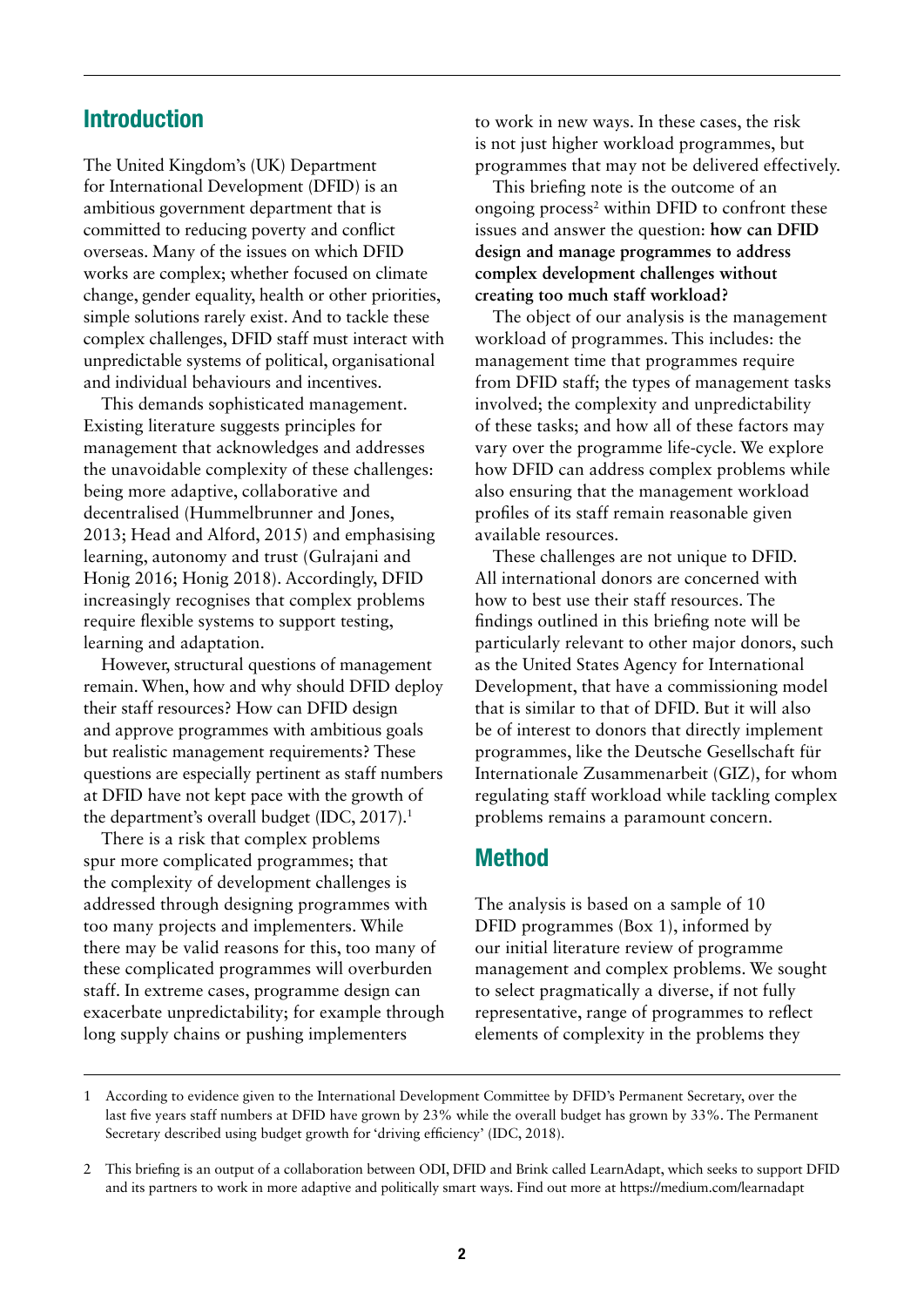address and/or in their notably complicated or unusual delivery structures.

For each programme, we conducted an initial document review, followed up by an interview with the current Senior Responsible Owner (SRO) of the programme. In some cases, we conducted a further interview with one of the former SROs. The interviews sought to identify the main areas of management workload and broader delivery challenges currently present in their management of the programme. We also draw on reports by the Independent Commission on Aid Impact (ICAI) and the UK Parliament's International Development Committee (IDC), institutions tasked with holding DFID accountable, making them two of the few sources of in-depth analysis of DFID organisational structures and management.

By interviewing DFID staff and reviewing DFID documents, this research is limited to describing the management workload of programmes from a DFID perspective. The management workload for downstream implementers, including that created through interactions with DFID, is also important for the effectiveness of development programmes. However, as a DFID focused piece of work, this was beyond the scope of this research.

## What determines the workload profile of a programme?

Across the programmes studied, our analysis identifies three variables in design and management that determine DFID staff workload: (1) the delivery structure; (2) the management approach; and (3) the burden of internal compliance requirements.

#### Delivery structure

In terms of programme delivery structure, two key decisions shape workload.

#### Box 1 Sampled DFID Programmes

Programmes designed to respond to a complex problem:

- **•** governance programme seeking policy and systems change around transparency and corruption in one Asian country with three components, one of which is an issue-based adaptive programme
- large humanitarian programme in an African country working through 12 service providers
- **•** programme with three components to improve civic engagement in one Asian country, with one component an issue-based adaptive programme
- **•** accountable grant supporting a single agent in one Asian country to fund multiple smaller interventions and organisations working on rights and empowerment of marginalised people.

Programmes that have delivery structures with many elements:

- **•** water and sanitation programme across 12 countries, through two consortia and one additional service provider, including using a Payment by Results modality
- **•** rural roads programme in one Asian country with additional components related to livelihoods, and with separate service providers delivering components
- **•** pilot programme supporting an initiative to transform public-private sector relations in the agricultural sector across Africa.

Programmes that have an unusual delivery structure:

- **•** global education research programme with multiple inter-related components, managed through a bespoke unit
- support to an existing multi-donor trust fund supporting projects in an ongoing conflict context
- **•** programme working regionally and across six countries in Africa through a special purpose vehicle to reform regional trade.

*Note: Many programmes fit under multiple categories.*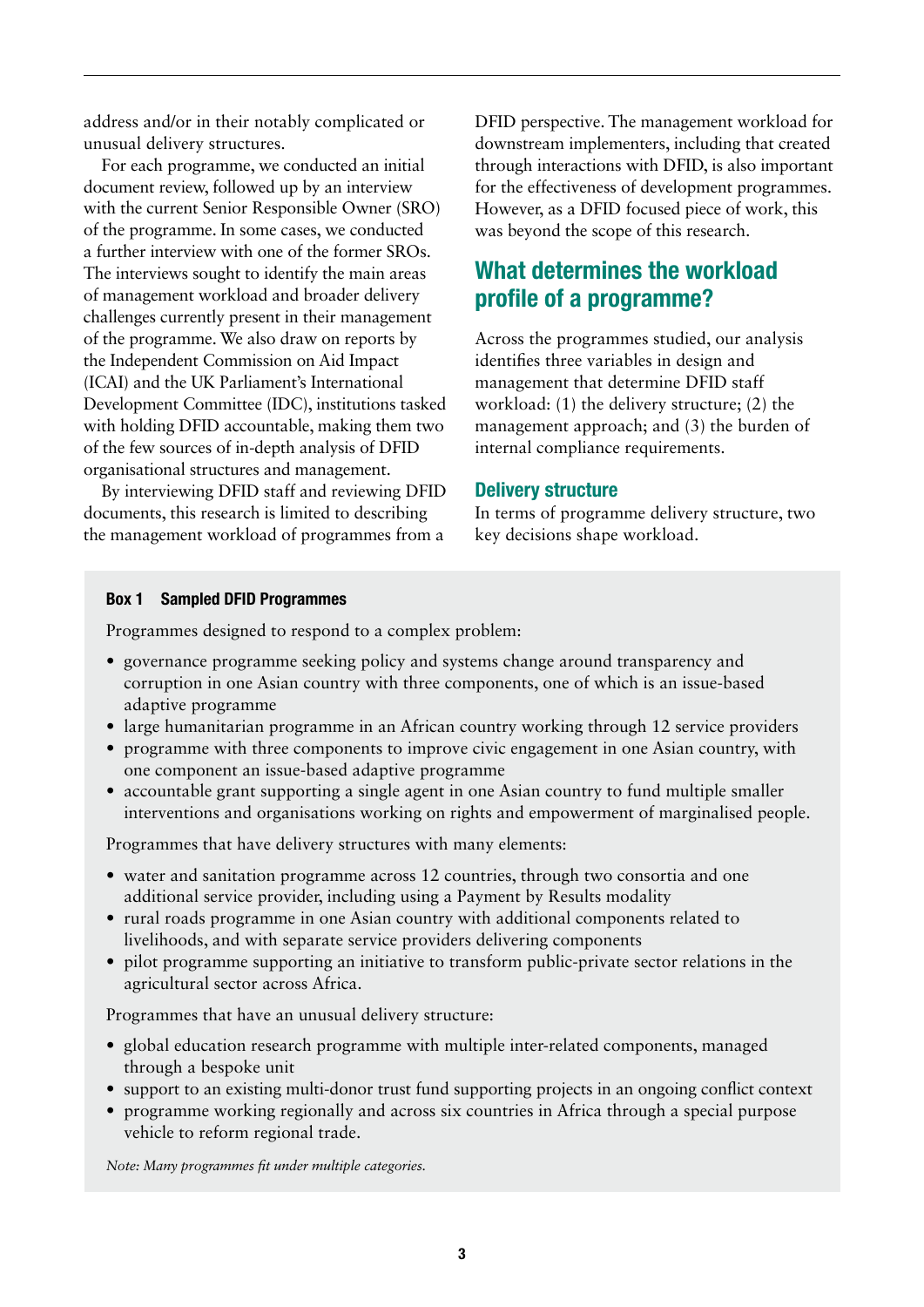**First, whether to have single or multiple partners.** Management workload is often increased by contracting more than one service provider. In the programmes studied, this happened when no single entity could tackle the ambitious challenges identified – either because no single supplier has enough geographical coverage or because the programme's theory of change required interventions at multiple levels or across diverse sectors. As one SRO noted:

Fundamentally it is more complex to manage … There are two different drivers of the extra management. One, just the brute extra programme management of working with more partners; and two, the strategic element of ensuring coherence in terms of what they're trying to achieve.

Having multiple organisations puts less strain on a single contractor, allows regional diversity and greater reach but all at the expense of greater DFID management time. This is likely necessary in multicountry programmes, as not every service provider will have operations across the relevant countries.

**The second relevant decision about delivery structures is whether to use an existing or new partner.** For certain types of ambitious challenges, programmes could move much of the management workload on to a single, trusted organisation. In one humanitarian programme DFID bought into an existing multi-donor trust fund, with much of the day-to-day running of their subgrants contracted out. This singleorganisation approach works particularly well when management workload is transferred to trusted local agencies that are better placed than DFID staff to do the work. For example, in one governance programme, grant management and a significant portion of government engagement was moved to a local organisation that could navigate the political context more effectively than DFID. Where DFID trusts the strategic and managerial capacity of an organisation, it can free up its own staff to focus on strategy and policy influencing.

In other contexts, there may not a readily available partner to do the job. In these cases, some programmes studied established a new organisation or management structure. This can be time consuming and difficult: relationships need to be created; the financial, administrative, management and other processes set in place; and policies developed. In the short term, DFID will need to maintain close oversight and sometimes make decisions at the strategic, tactical and even operational level. Longer term, these new structures may be beneficial: two of the programmes studied involved working with organisations that had been founded by DFID many years earlier.

#### Management approach: engaged or hands-off?

There is growing interest within DFID and other donors in programmes that test, learn and adapt as a response to complex problems. However, our case studies suggest that adaptive approaches require greater hands-on engagement and management time. Both strategic and tactical engagement are likely to be more needed in the early stage of adaptive programmes, particularly where the implementer is new or not used to working in an adaptive way. This cuts both ways: an adaptive approach may be more timeconsuming for an inexperienced DFID advisor, who needs to negotiate new and sometimes contradictory systems, while providing some oversight and guidance to an implementer.

A project need not be explicitly adaptive to require hands-on DFID staff time. In one rural roads programme, a considerable amount of adviser time is spent on managing the relationship with the government and private local contractors. This is essential to manage the risks inherent in a high financial value project of this kind, which include political capture and local level corruption or conflict over contracts. In another programme, DFID decided to become more hands-on with a long-term partner because the context in which they were working had changed drastically and they wanted to influence how it now operated. In general, if a programme aims to influence implementing partners to work in new areas and ways, then it is likely to require substantial management engagement from DFID.

#### Burden of internal compliance requirements

Much of the compliance DFID staff face is unavoidable; it is part and parcel of being a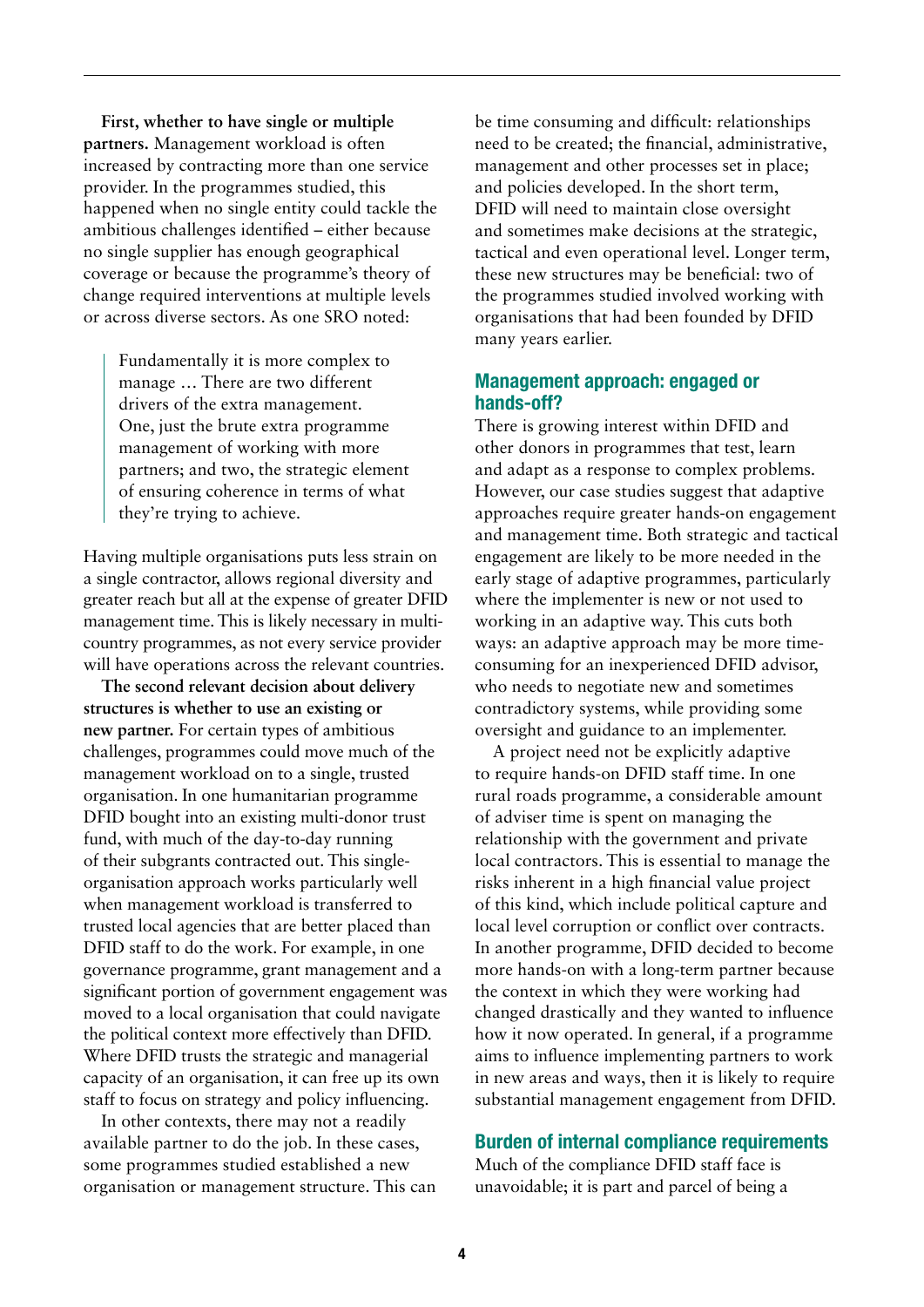government bureaucracy that must be held accountable to taxpayers. However, DFID has, for some time, understood that its compliance risks creating disproportionate workload: its Smart Rules, introduced in 2014, reflected admirable progress towards mitigating this. But we find that considerable compliance-related workload remains. Some programmes face a greater burden from these compliance requirements, including those tackling complex problems that inevitably require adjustments of plans and activities. If these changes trigger additional bureaucratic process, then clearly managing adaptive programmes will be more burdensome. Here we highlight the most prominent compliance challenges identified in our case studies.

**Contract amendments** were deemed particularly workload intensive. Staff in the programmes studied reported feeling under pressure to be as specific as possible upfront in their contracts – even in adaptive programmes – which then led to a drawn-out process when changes to results targets or additional funds were required. One interviewee suggested that the key to minimising workload is designing programmes with the flexibility to adjust without re-contracting (although this can be difficult in practice). SROs described how changing a contract involves many intermediaries and premeetings to secure approval, even if the changes being made are common sense.

**Due diligence** activities, intended to ensure control and visibility over a programme's supply chain, were also a major burden. While DFID does have central framework agreements that aim to reduce reporting requirements for established partners, SROs perceived that central departments still ask for similar levels of information. Some were unclear about what light-touch reporting looks like. Staff on a humanitarian programme noted how a similar level of due-diligence workload is required even when working with established partners: 'We are funding [UN agencies] at a global level for hundreds of millions of pounds. Is there not a way we can simplify this and reduce the burden on country offices?'

**Shifting results frameworks**, theories of change and strategic planning are quite bureaucratic processes, which sometimes have contracting implications. As is well established in the literature, this typically leads donor staff and implementers to 'play the game'. This means populating the results templates that match their original plans but deviating from those plans in practice to be more effective (Eyben et al., 2015). The tools and approaches for managing results adaptively are not mainstreamed in DFID, and even where adaptive results frameworks are accepted, there is typically high levels of staff engagement in managing and overseeing adjustments. One SRO felt they had to 'at least meet the team leader once a week' – a schedule of engagement that was 'pretty intensive'.

Finally, **the delivery structure** itself can increase or decrease **the burden of** compliance: more partners can mean more contracts, due diligence and results frameworks to manage.

### The political, organisational and individual drivers of increased workload

The determinants of workload outlined in the previous section are not simple policy choices: they are driven by political, organisational and individual factors. To tackle complexity and reduce workload, it is critical that these factors are understood. We do not make any value judgements about these factors in this briefing note but simply point out how they shape workload.

#### Political

Domestic political incentives can shape which delivery structures and modalities DFID favour. For example, DFID's political and bureaucratic leaders have emphasised the need to **increase supplier competition**. This can result in competitive procurement processes being undertaken despite DFID advisers knowing the limitations of the market, or ideal suitability of partners.3 One programme studied was required to hold a competitive tender, even though the procurement was for a two-year extension to

<sup>3</sup> Here, DFID is subject to UK public procurement regulations and European Union (EU) Procurement Directives, which require fair, open and transparent international competition (ICAI, 2017).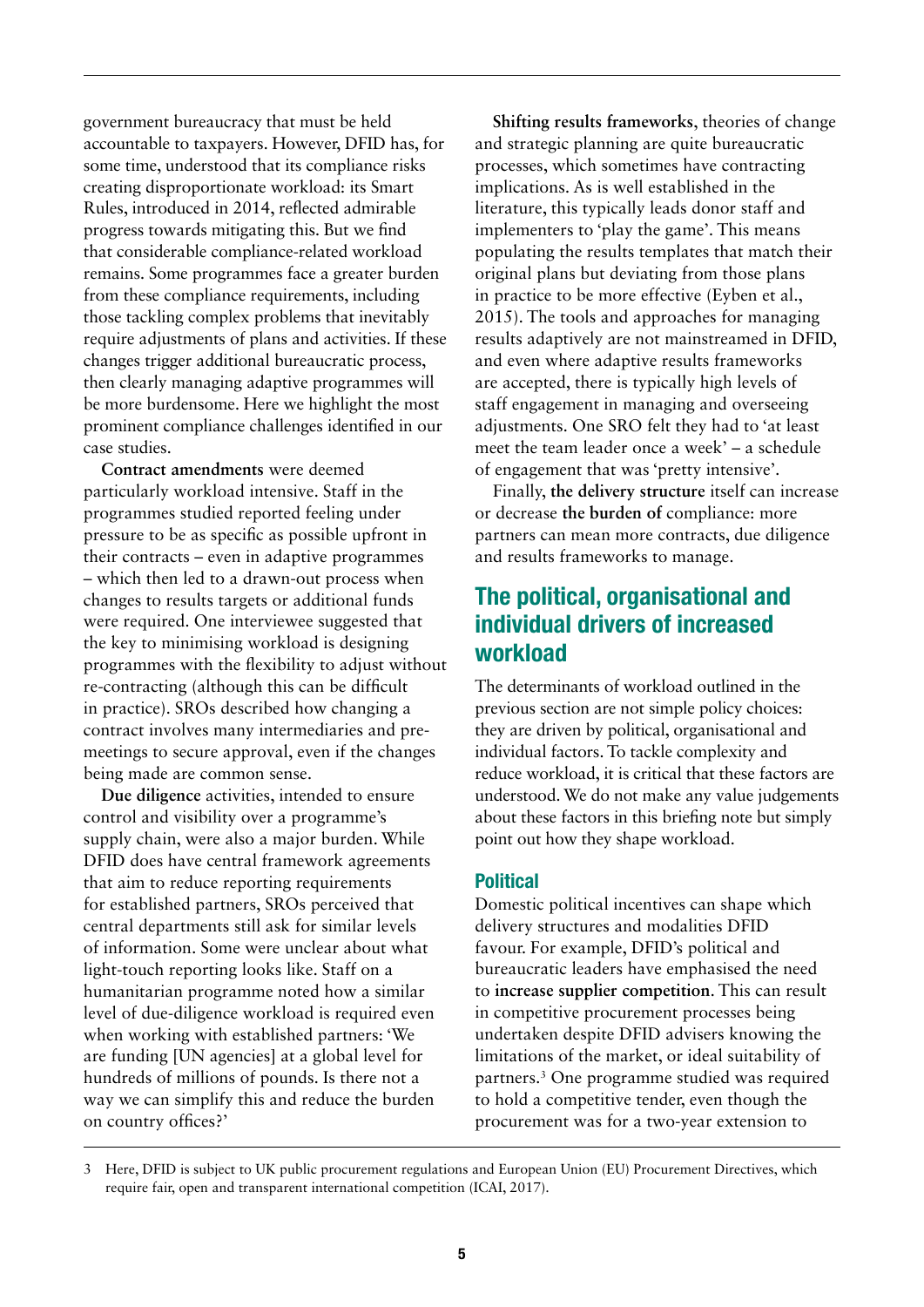a programme running for nine years with the same partner. The push for more competition can discourage working through existing delivery structures, instead favouring new approaches. Other delivery structures that are light on programme management workload, such as budget support to governments, have fallen out of political favour.

The impetus for more substantial due diligence procedures can also be traced to a political drive for **greater control and visibility of supply chains**. DFID's 2017 Supplier Review, started by then Secretary of State Priti Patel in response to scandals around aid contractors, has increased the due diligence workload required of DFID staff. It requires DFID staff to assess suppliers in six key areas: value for money and governance; ethical behaviour; transparency and delivery chain management; environmental issues; terrorism and security; and social responsibility and human rights (DFID, 2017). This can also exclude potential delivery options. In a blog post, Bond, the UK network for organisations working in international development, wrote:

As it stands, the stringent government requirements placed on suppliers, which have only been exacerbated by DFID's Supplier Review, lead to exclusion of smaller NGOs, SMEs and other organisations who struggle to reach the bar. (Abrahamson, 2018)

An increased **demand for quantifiable and predictable results** emerged from 2007 onwards as officials were astonished by the lack of data and measurement in the department (Valters and Whitty, 2017). Yet this demand was primarily driven by Douglas Alexander, and later Andrew Mitchell, who were concerned about accountability to taxpayers at a time when only DFID and the Department for Health had ringfenced budgets.

#### **Organisational**

At an organisational level, a **burdensome approval process** for programmes incentivises workload-heavy delivery structures*.* Since 2010, programme design has fed into business cases for programme approval that provide detailed

rationale for choosing a given intervention. The business case made the case for programme approval as well as setting out implementation arrangements. Ministerial approval is required for programmes valued above  $\pounds$ 5 million, with those over £40 million also having to be assured by an internal unit and submitted to both a junior minister and the Secretary of State. There are additional steps for 'novel and contentious' programmes, or those over £100 million.

Preparing these business cases can be very time consuming – particularly as DFID advisers are anxious for it to be approved by ministers first time. If programme length is short, as it was in one humanitarian programme studied, staff management time can be engulfed by a constant cycle of writing new business cases and extensions, with little time for technical engagement. To avoid a burdensome process, advisers will often bundle numerous projects into one business case or bring in new projects under an existing programme umbrella.

Recently, this programme approval process has changed. For most programmes Ministers will now approve a much shorter concept note, before detailed design in a business case. The emphasis in the business case will now be on how the programme will be implemented, rather than making a case for approval. This may give more space for considering the workload implications of programme design.

Political influences also filter down into organisational processes. For example, according to the Independent Commission for Aid Impact (ICAI), a narrow interpretation of **value for money** in terms of economy and efficiency may be driving choices of delivery channels and modalities, rather than a more reflective consideration over development effectiveness (2018). More fundamentally an organisational disconnect between central DFID and DFID country offices can drive workload. One staff member described how a general lack of trust between central DFID and delivery teams results in increasing compliance requirements, which 'just slows things down'.

#### Individual

Ultimately, many design and management decisions that influence workload stem from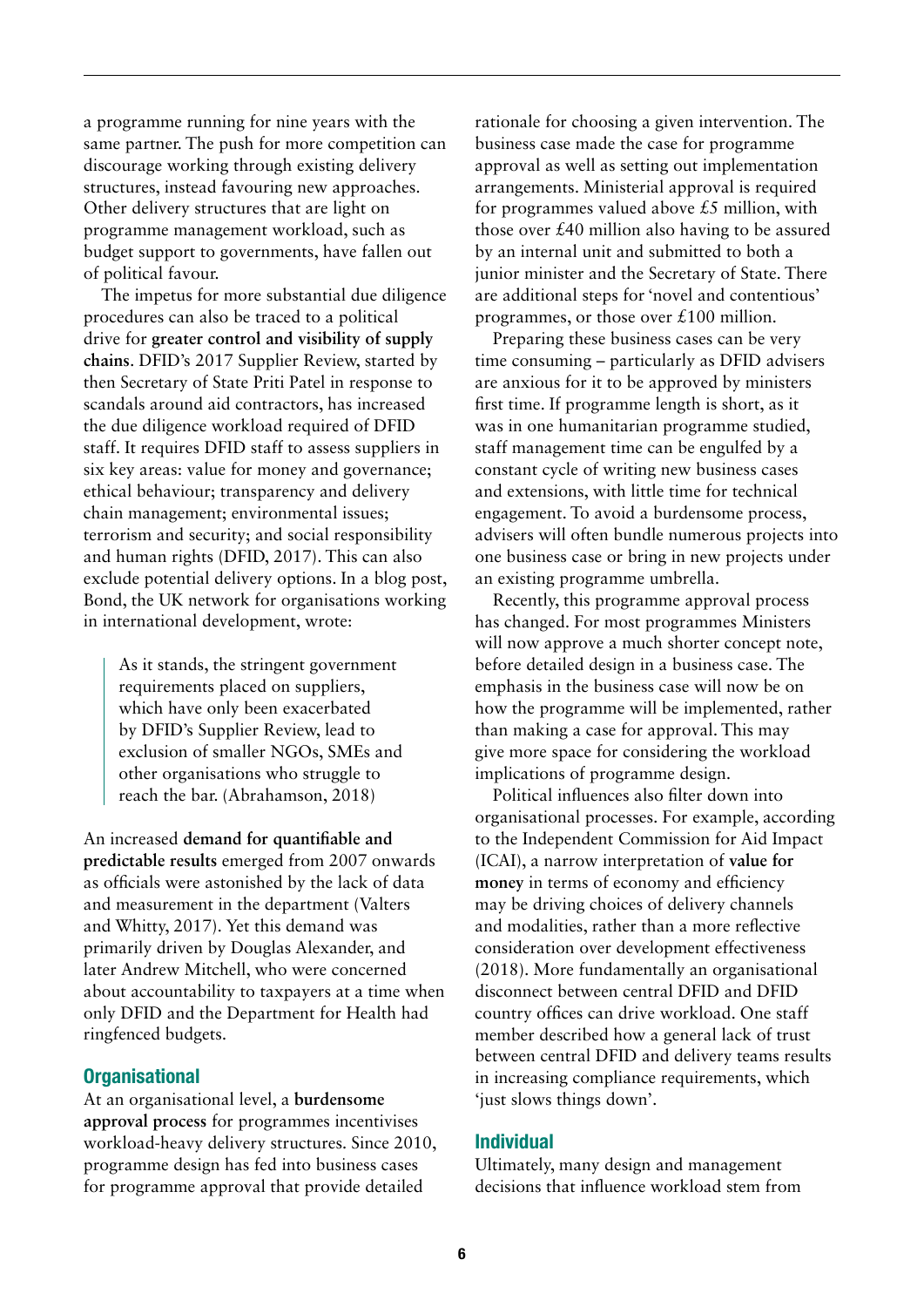



an individual's **professional assessment of the context and problem.** Advisers might see strategical and operational day-to-day engagement in a programme as necessary, despite it being time-consuming. One bespoke project that was implemented alongside two existing delivery mechanisms 'sucked in a lot of time because of the adaptive approach' yet was described as 'really worthwhile'. Similarly, DFID advisers may generate increased workload by attempting to influence different parts of a system. That may be sensible, based on the need to trial approaches to complex problems. But it may also be based on implausible and disconnected theories of change. It often takes considerable professional knowledge and experience to understand which delivery structure or management approach will be effective, and advisers will often require greater autonomy to make such decisions. (One caveat, however, is that some DFID staff may be inadequately trained to manage programmes at this scale.)4

### Strategies to reduce management workload

DFID cannot reduce workload effectively without understanding what determines and drives it. Given the findings from our analysis, we identify four strategies that aim to demonstrate how to reduce workload while maintaining an effective management response to complex problems.

#### **Strategy 1** Focus more on delivery options in programme design

We find that a complex problem does not necessitate a workload-heavy delivery structure if reliable and experienced delivery options can take on management workload. Programme design should be orientated more around existing delivery options, instead of ideal theoretical interventions; intervention contracting should be less separate from its design. To do this, DFID could hold more frequent Early Market Engagements with suppliers before ministers approve the programme or should be able to return to the business case if market

<sup>4</sup> One staff member described how DFID lacks staff trained to be programme management specialists: "We don't have proper management training. We don't do PRINCE2 training. We can't do Gantt. We don't have a database system."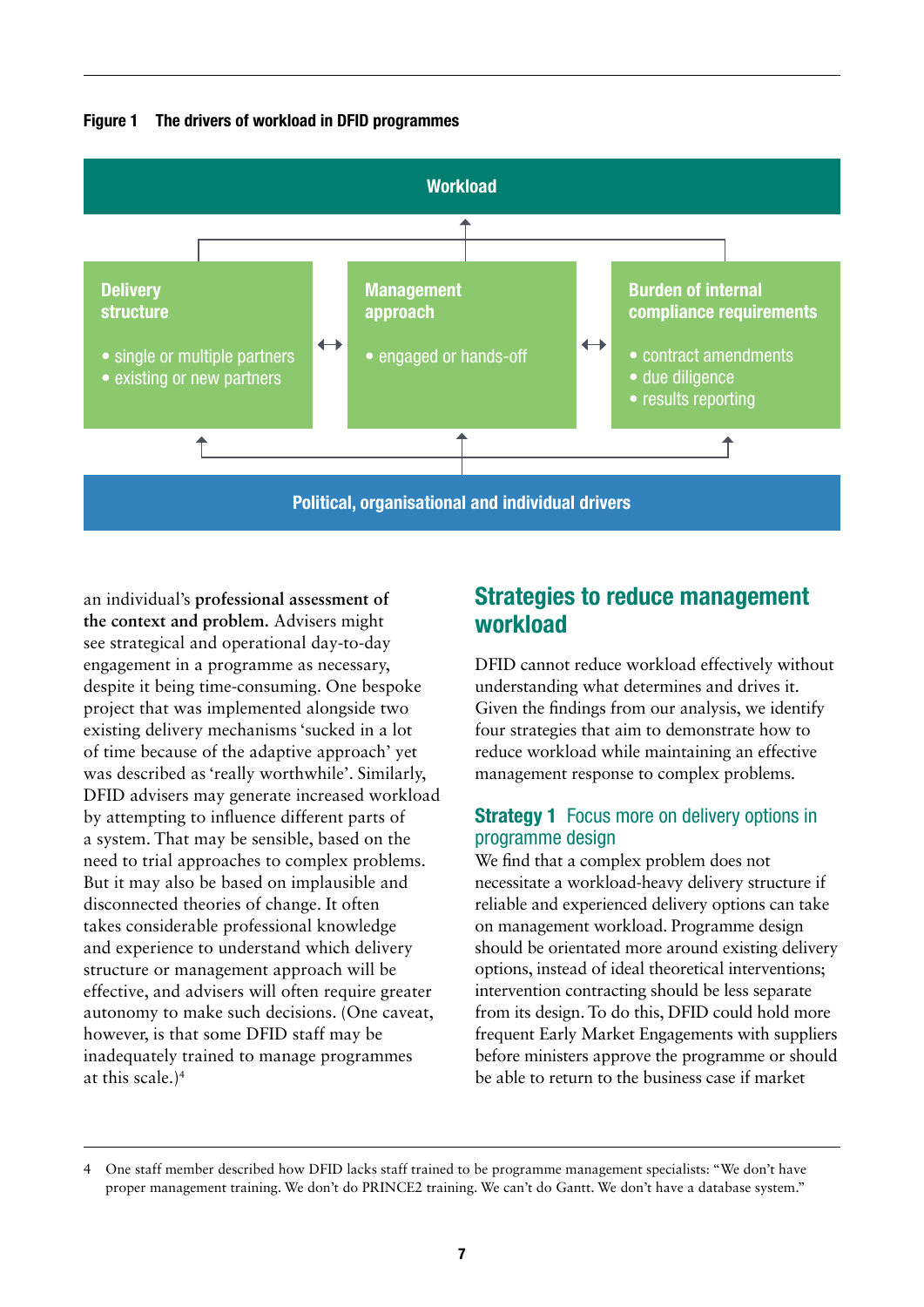options are unavailable. Success will depend on doing this without overly complicating the procurement process.

For problems DFID wants to address where no suitable delivery structure exists, DFID should consider the value of **fostering organisations who can have a sustainable and long-term role in the development of specific countries**, including state agencies. Developing these organisations should be valued in of itself, and the up-front workload implications of doing so balanced against the potential long-term pay-offs for workload and development effectiveness. This requires a degree of culture change towards sticking with effective partners rather than always being driven by competition. More broadly, it involves assessing strategically the kinds of change that it wants to see over the next 5–10 years and beyond and looking to develop or support partners who share those objectives.

#### Strategy 2 Approve programmes dependent on realistic resourcing, not maximum ambition

Programmes should only increase ambition when they have the right resources – including trusted potential implementers and DFID staff time. When multiple interventions are bundled into one programme, or a programme's mission creeps over time, care must be taken to ensure this is done for reasons of effectiveness, and not just to respond to political or organisational pushes. We suggest that this involves reforming the incentives around programme approval. Programme designers should be encouraged to articulate how management resources and ambition match up. This may involve going for a 'good enough' programme goal where there is an existing mechanism to deliver it, rather than pursuing an ideal approach that would require a bespoke delivery mechanism. Ultimately the burden of the approval process should be simplified. While programme approval remains cumbersome and time intensive, multiple interventions will likely continue to be bundled into one programme to save time.

#### **Strategy 3** Reduce the burden of compliance requirements

Our interviewees suggest that standard compliance procedures create a disproportionate workload for programmes that are tackling complex problems in more adaptive ways. To reduce this workload, we suggest three areas for DFID to prioritise.

Firstly, the **effectiveness of results and value for money requirements**. Where DFID and implementers are encouraged to treat complex problems in a simple manner, the result is duplication of workload and misleading internal and external communication. Ensuring that the DFID corporate view of results and value for money encapsulates the bigger and longer-term changes it works towards could reasonably be expected to reduce workload. There are some suggestions from senior leaders in DFID as to how this could happen (Gnanendran, 2017).

Secondly, promoting more **flexible procurement and contracting systems** fit for complex problems. This may mean modifying existing contracting mechanisms to permit easier flexibility or thinking more creatively about alternatives. Donors such as the United States Agency for International Development have been doing this and DFID would do well to follow their lead (Pryor, 2018). The emerging evidence on Payment by Results, for example, is mixed (Clist, 2018). It is therefore critical that DFID finds contracting models that are fit for different delivery approaches, rather than defaulting to this increasingly popular model.

Thirdly, **review the effect of compliance demands on external partners**. DFID staff can only substantially pass on workload to partners, as suggested in Strategy 1, if doing so does not create excessive oversight requirements. If DFID requirements encourage partners to focus on compliance at the expense of front-line delivery, then programme effectiveness could also be threatened. We suggest that DFID aim to strike a careful balance between justified assurance and oversight and appropriate partner autonomy.

#### Strategy 4 Prioritise management resources across a portfolio of programmes

We suggest that DFID think more strategically about staff deployment at the portfolio level. Ultimately this requires prioritisation: attempting fewer programmes, and projects within them, while increasing management time in the right areas. ICAI's (2018) review of value for money similarly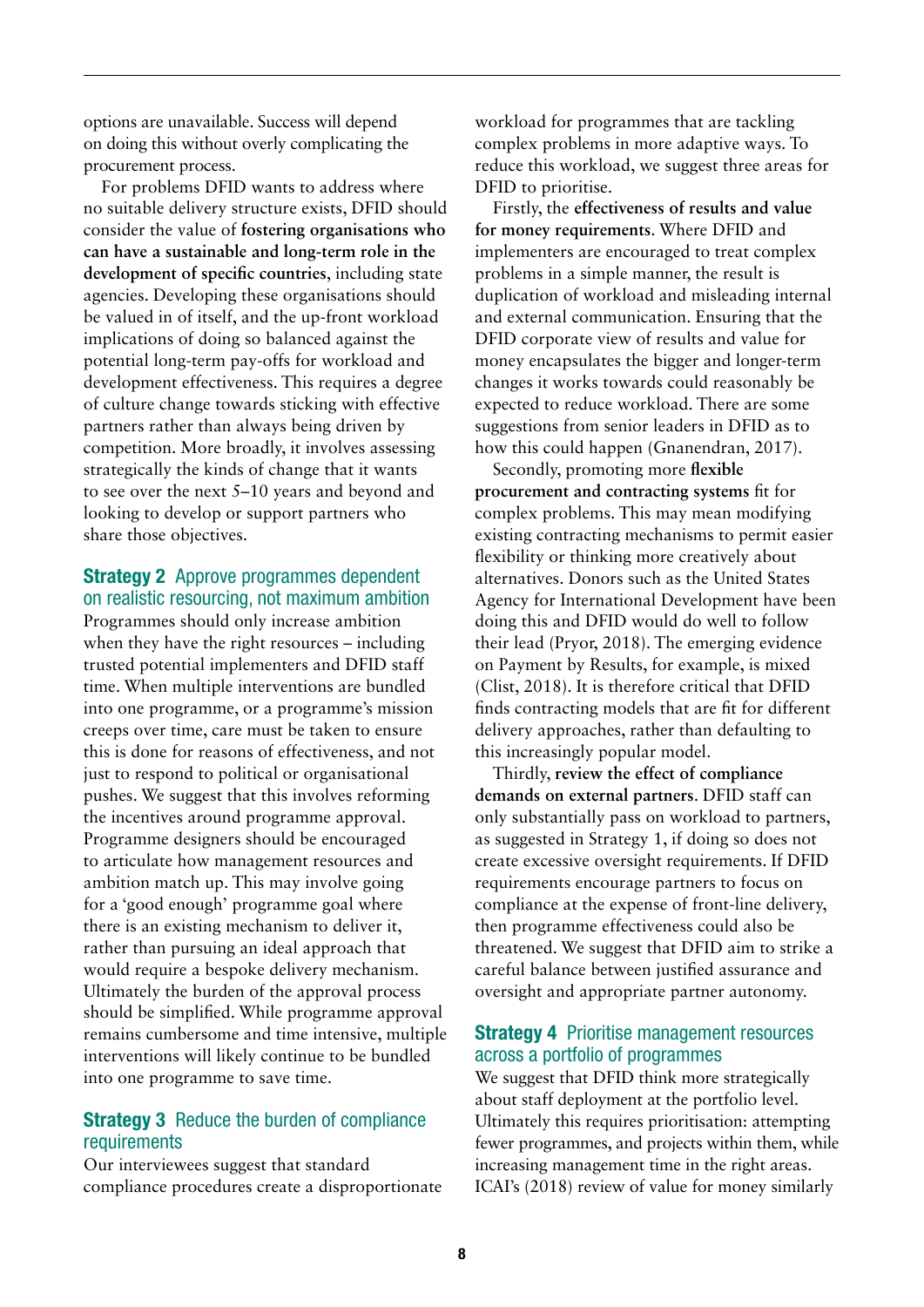suggests the need for cross-cutting objectives at the country portfolio level. DFID needs to make a clearheaded appraisal of where staff time can make the most impact given the delivery options available and the UK government's diplomatic clout. As one DFID staff member put it: 'This is about the creation of influence, not just burning through resources in 20 programmes.'

**At the country level, DFID could seek to explicitly balance the different roles it plays in programmes** – sometimes as an investor of funds, with responsibility to identify the opportunity, design and procure, coordinate the delivery apparatus and manage assurance; and sometimes as actors in the implementation, where their expertise and diplomatic influence are key inputs into the programme. DFID has rarely been explicit about the need for (and staffing implications of) the latter approach. This requires more flexibility in budgeting assumptions. A fixed ratio of programme management time to frontline delivery time across all programmes doesn't reflect the different levels of management engagement that different programmes need to be effective.

### **Conclusion**

Development donor agencies must confront, not ignore, the complexity of the challenges they face. But this doesn't necessarily mean that the programmes designed to address these challenges need to become ever more complicated and staff workload ever more burdensome.

This briefing note suggests some general considerations for other development agencies grappling with the managerial implications of addressing complex problems.

First, agencies should pay greater attention to **partners**, and consider the most effective balance of management kept in-house and management passed on. This includes balancing desires for oversight and assurance with trust and autonomy as much as appropriate. Adaptive programmes may need strategic direction from donors, but also the space to learn and iterate.

Second, agencies should be clear on the desired **roles** of management. In some cases, effective management may simply be efficient management – that is, distributing funds with the minimal possible overhead costs. Other circumstances, especially complex problems, require a greater level of engagement. An effective approach will understand what the ambition of different programmes requires of management, and strategically distribute staff resources to meet these demands.

Thirdly to orientate solutions around **incentives**. In the cases studied, excessive workload did not usually appear as a clear result of design or management misjudgements. Instead, decisions that created workload were responding to incentives – for greater oversight of supply chains, competition between suppliers, ambition and more. Structuring management more effectively in the face of complexity requires working with and around these political and organisational drivers.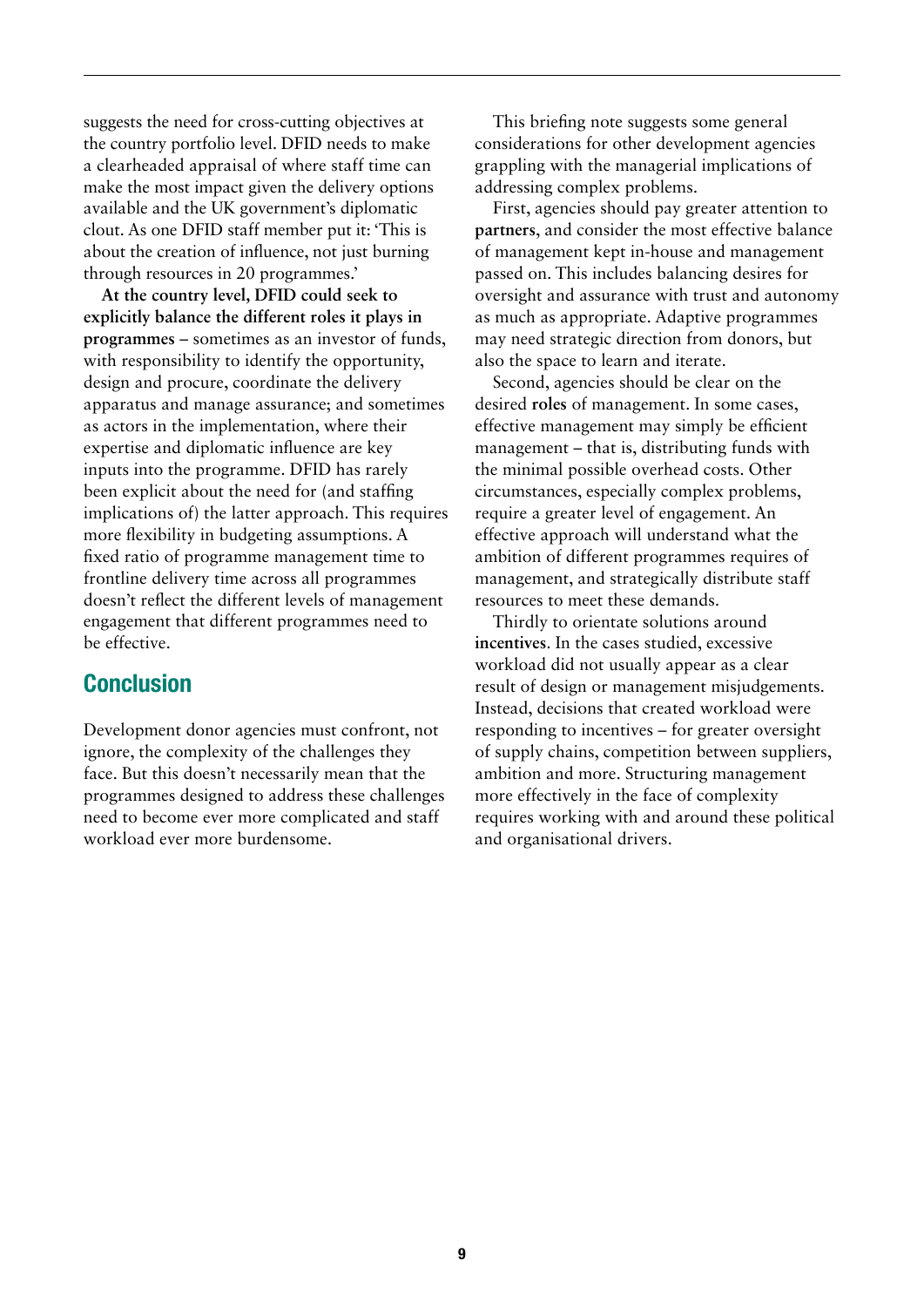## References

- Abrahamson, Z. (2018) 'DFID must do more to encourage greater participation in contracts'. Bond Blog [\(www.bond.org.uk/news/2018/06/dfid-must-do-more-to-encourage-greater-participation-in-contracts](https://www.bond.org.uk/news/2018/06/dfid-must-do-more-to-encourage-greater-participation-in-contracts))
- Clist, P. (2018) *Review of payment by results in DFID: establishing the evidence base*. London: UK Department for International Development
- DFID UK Department for International Development (2017) *Supply partner code of conduct*. London: UK Department for International Development ([https://assets.publishing.service.gov.uk/government/](https://assets.publishing.service.gov.uk/government/uploads/system/uploads/attachment_data/file/733511/DFID-Supply-Partner-Code-Appendix-B2.pdf) [uploads/system/uploads/attachment\\_data/file/733511/DFID-Supply-Partner-Code-Appendix-B2.pdf](https://assets.publishing.service.gov.uk/government/uploads/system/uploads/attachment_data/file/733511/DFID-Supply-Partner-Code-Appendix-B2.pdf))
- Eyben, R., Guijt, I., Roche, C. and Shutt, C. (eds.) (2015) *The politics of evidence and results in international development: playing the game to change the rules?* Rugby, UK: Practical Action Publishing
- Gnanendran, V. (2017) 'Re-forming results'. Aid Unplugged Blog ([https://aidunplugged.wordpress.com/](https://aidunplugged.wordpress.com/2017/11/17/re-forming-results)) [2017/11/17/re-forming-results\)](https://aidunplugged.wordpress.com/2017/11/17/re-forming-results))
- Gulrajani, N. and Honig, D. (2016) *Reforming donors in fragile states: using public management theory more strategically*. ODI Report. London: Overseas Development Institute [\(www.odi.org/](http://www.odi.org/publications/10398-reforming-donors-fragile-states-using-public-management-theory-more-strategically) [publications/10398-reforming-donors-fragile-states-using-public-management-theory-more-strategically\)](http://www.odi.org/publications/10398-reforming-donors-fragile-states-using-public-management-theory-more-strategically)
- Head, B. W. and Alford, J. (2015) 'Wicked problems: implications for public policy and management' *Administration & Society* 47(6): 711–739
- Honig, D. (2018) *Navigation by judgment: why and when top down management of foreign aid doesn't work*. Oxford: Oxford University Press
- Hummelbrunner, R. and Jones, H. (2013) *A guide for managing projects and programmes in the face of complexity*. ODI Report. London: Overseas Development Institute [\(www.odi.org/](http://www.odi.org/publications/7849-guide-managing-projects-and-programmes-face-complexity) [publications/7849-guide-managing-projects-and-programmes-face-complexity](http://www.odi.org/publications/7849-guide-managing-projects-and-programmes-face-complexity))
- ICAI Independent Commission for Aid Impact (2017) 'Part 2: DFID's approach to value for money through tendering and contract management' in *Achieving value for money through procurement: a performance review*. London: Independent Commission for Aid Impact [\(https://icai.independent.gov.uk/](https://icai.independent.gov.uk/wp-content/uploads/Procurement-DFIDs-approach-to-its-supplier-market.pdf) [wp-content/uploads/Procurement-DFIDs-approach-to-its-supplier-market.pdf\)](https://icai.independent.gov.uk/wp-content/uploads/Procurement-DFIDs-approach-to-its-supplier-market.pdf)
- ICAI (2018) *DFID's approach to value for money in programme and portfolio management: a performance review.* London: Independent Commission for Aid Impact ([https://icai.independent.gov.uk/](https://icai.independent.gov.uk/wp-content/uploads/DFIDs-approach-to-value-for-money-ICAI-review.pdf) [wp-content/uploads/DFIDs-approach-to-value-for-money-ICAI-review.pdf](https://icai.independent.gov.uk/wp-content/uploads/DFIDs-approach-to-value-for-money-ICAI-review.pdf))
- IDC International Development Committee (2017) 'UK aid: allocation of resources'. UK House of Commons Select Committee – International Development ([https://publications.parliament.uk/pa/](https://publications.parliament.uk/pa/cm201617/cmselect/cmintdev/100/10002.htm) [cm201617/cmselect/cmintdev/100/10002.htm](https://publications.parliament.uk/pa/cm201617/cmselect/cmintdev/100/10002.htm))
- IDC (2018) DFID's accountability (annual report and accounts for 2017-18), HC 1763. Oral evidence [\(http://data.parliament.uk/writtenevidence/committeeevidence.svc/evidencedocument/international](http://data.parliament.uk/writtenevidence/committeeevidence.svc/evidencedocument/international-development-committee/dfids-accountability-annual-report-and-accounts-for-201718/oral/93167.html)[development-committee/dfids-accountability-annual-report-and-accounts-for-201718/oral/93167.html\)](http://data.parliament.uk/writtenevidence/committeeevidence.svc/evidencedocument/international-development-committee/dfids-accountability-annual-report-and-accounts-for-201718/oral/93167.html)
- Pryor, T. (2018) *Procuring and managing adaptively: 5 case studies of adaptive mechanisms*. USAID Learning Lab – Lab Notes (webpage). United States Agency for International Development [\(https://usaidlearninglab.org/lab-notes/procuring-and-managing-adaptively-5-case-studies](https://usaidlearninglab.org/lab-notes/procuring-and-managing-adaptively-5-case-studies-adaptive-mechanisms)[adaptive-mechanisms\)](https://usaidlearninglab.org/lab-notes/procuring-and-managing-adaptively-5-case-studies-adaptive-mechanisms)
- Valters, C. and Whitty, B. (2017) *The politics of the results agenda in DFID: 1997-2017*. ODI Report. London: Overseas Development Institute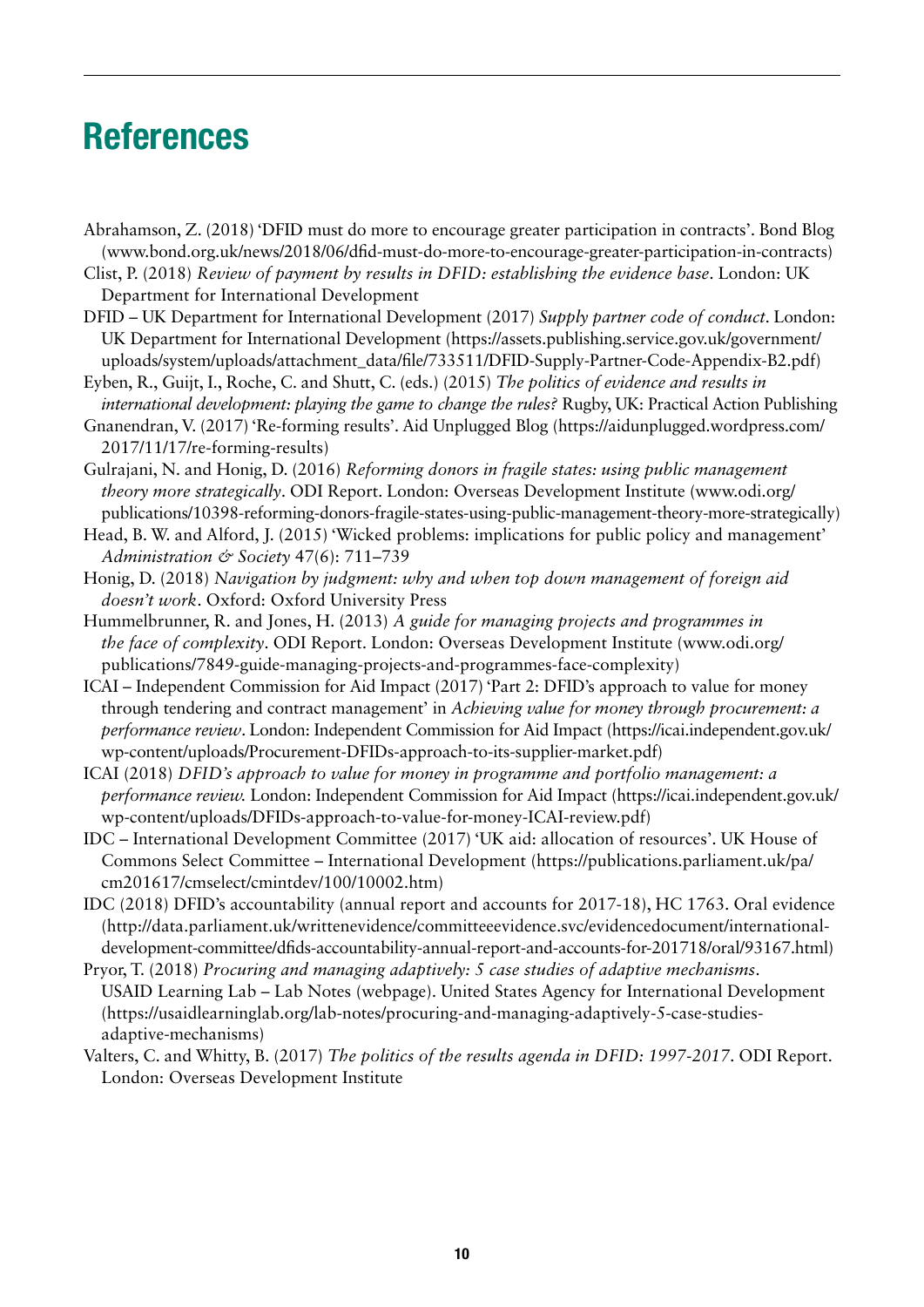## Appendix 1 Indicators of management workload

One key suggestion based on our research is that agencies should prioritise staff resources towards those programmes that require more management time (and away from others that don't). With a limited sample and without quantifying workload, we cannot definitively assess how much management a programme requires. However, we suggest the following indicators as a starting point for comparing staffing requirements across programmes.

| Source of workload                  | Indicator                                     | Lower workload                                                         | <b>Medium workload</b>                                            | <b>Higher workload</b>                                                               |
|-------------------------------------|-----------------------------------------------|------------------------------------------------------------------------|-------------------------------------------------------------------|--------------------------------------------------------------------------------------|
| <b>Delivery structure</b>           | No. of components                             | 1                                                                      | 2                                                                 | $3+$                                                                                 |
|                                     | No. of partners                               | 1                                                                      | $2 - 3$                                                           | $4+$                                                                                 |
|                                     | Novelty of intervention<br>for partners       | Very experienced in<br>conducting this kind<br>of intervention         | Some experience in<br>conducting this kind<br>of intervention     | No or little experience<br>in conducting this kind<br>of intervention                |
|                                     | Established or bespoke<br>delivery structure  | Finance is a contribution<br>to existing mechanism                     | New consortium or<br>team created by<br>established partners      | Bespoke management<br>structure created<br>from scratch                              |
| <b>Management</b><br>engagement     | Strength of prior<br>evidence base            | Very strong evidence base                                              | Some evidence base                                                | Little or no evidence base                                                           |
|                                     | Likely need to<br>shift approach              | Minimal likelihood<br>of need to change                                | Likely to change; changes<br>of some significance                 | High likelihood of<br>extensive need for<br>change (recognised or<br>not recognised) |
|                                     | Importance of political<br>economy to success | Low importance that<br>powerful actors come<br>on board                | Moderately important<br>that powerful actors<br>come on board     | Crucial to include<br>powerful actors                                                |
|                                     | Desired influence<br>over partners            | Partners given autonomy,<br>DFID oversight only                        | Strategic guidance and<br>approval for partners                   | Influencing behavioural<br>change in partners                                        |
| Internal compliance<br>requirements | Flexibility of contracts                      | Substantial changes to<br>programme possible<br>without re-contracting | Re-contracting only<br>necessary for changes<br>unlikely to occur | Re-contracting necessary<br>for changes likely to occur                              |
|                                     | Contextual risk                               | Low risk environment                                                   | Medium risk environment                                           | High risk environment                                                                |